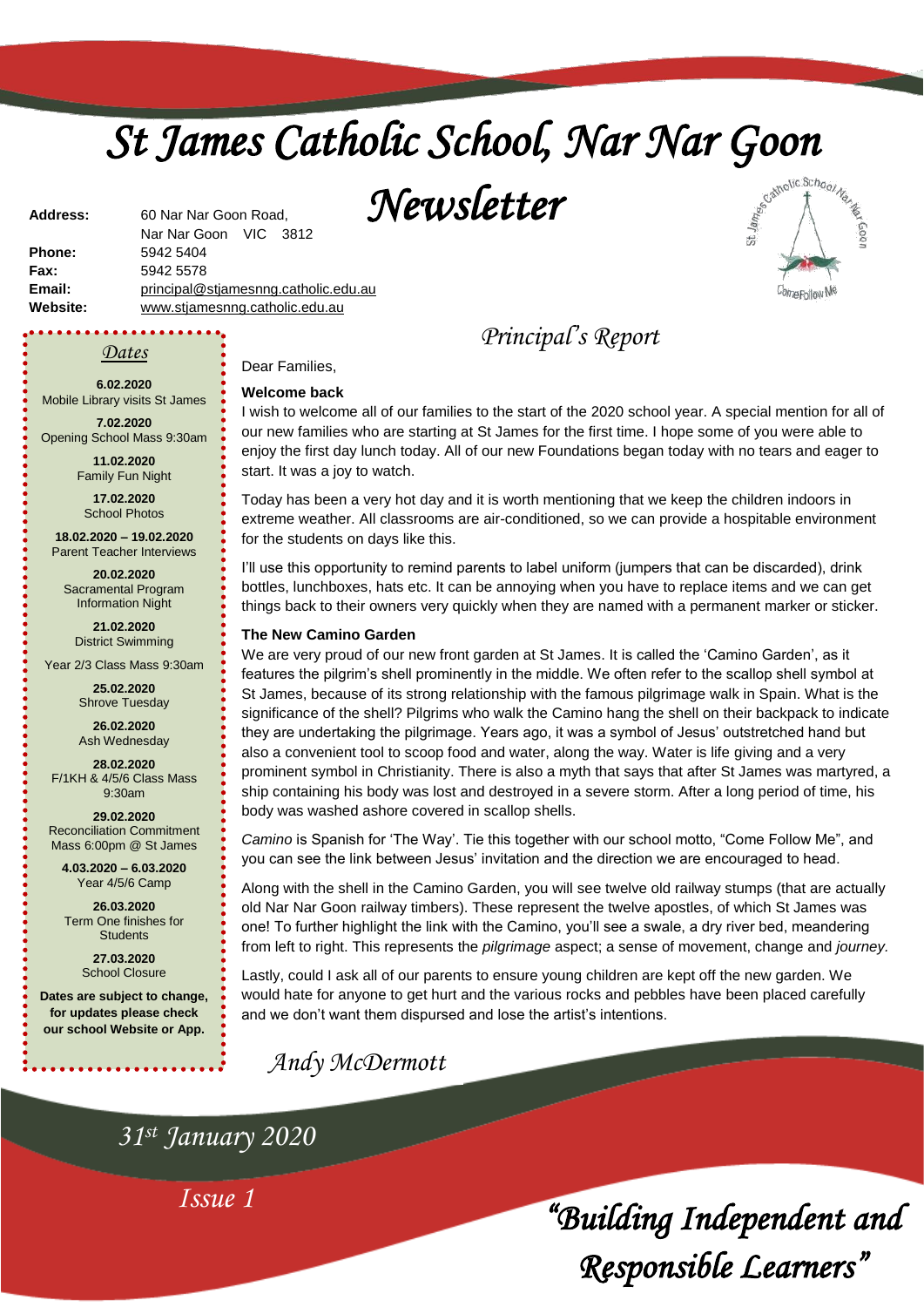## **Principal's report continued**

#### **Family Night - Circus Skills!**

Coming up very shortly, is the Family Night that we like to kick off the beginning of the school year with. Mark your calendars for **February 11th** 5-6:30pm. The students will be engaged in learning some circus skills during the day at school, ready for some sort of performance later that evening. Families are encouraged to bring a picnic dinner and network with other families. This is especially valuable to our new families who may wish to get to know other people in our community.

#### **Defibrillator**

For everyone's information, St James now have a **defibrillator** that is located in the Hall foyer – a central and easy location. We hope we never have an occasion to use it, but it is there in case of emergency.

### **Monday Lunches 2020**

| Monday 3 <sup>rd</sup> February:                                                   | <b>Helper</b>         |
|------------------------------------------------------------------------------------|-----------------------|
| <b>Cheese Burger</b> – beef patty topped with<br>cheese, tomato, lettuce and sauce | Dannielle<br>Urguhart |
| OR                                                                                 | Rebecca               |
| Mac & Cheese – homemade Mac and<br>Cheese                                          | <b>Bishop</b>         |
| Monday 10th February:                                                              | <b>Helper</b>         |
|                                                                                    |                       |
| <b>Hot Dog</b> $-$ hot dog in a roll with sauce                                    | Emma                  |
| OR                                                                                 | Spoard                |

## **Please note Monday lunches will only be through CDF Pay, cash payments will no longer be accepted.**

**To set up a your CDF account go to [https://stjamesnng.cdfpay.org.au](https://stjamesnng.cdfpay.org.au/) select new parent account.**

## **Nar Nar Goon Lunch Orders 2020**

Lunch orders from the Nar Nar Goon takeaway shop will commence on **Wednesday 5th February** and will be available each Wednesday and Friday for 2020.

Menu for Nar Nar Goon take away is available on our website and a copy has been sent home today.

## **St James Prayer**

Lord our Guiding Light,

Let us follow in the footsteps of St James with shell in hand

May the Spirit guide us to show love, peace and forgiveness

Come follow me

Help us to strive to do our best in all the learning we do

We pray for wisdom with God's creation to care for all living things

Come follow me

Help us to be a friend, like St James was to Jesus

Bless our families, friends and community

Guide our community to nurture and grow in faith

Come follow me

Amen

#### **School Board**

Board members for 2020 are:

**Executive Officials:**

Andrew McDermott and Fr Peter Kooloos

**Chairperson:** Gehan Dedigama

#### **Board Members:**

| Ryan Lawlor     | Eve Koch                |
|-----------------|-------------------------|
| Justine Langley | Liz Cunningham          |
| Steph Katta     | Tory Parker (Secretary) |
|                 |                         |

#### **Student Absences**

To avoid students having UNEXPLAINED ABSENCES, Parents/Guardians are reminded to inform the School by 9.30am via Email –

**office@stjamesnng.catholic.edu.au** OR Phone – 5942 5404.

Please provide the student's name, date and reason for absence.

# **Late Arrivals / Early Departures**

If you are dropping your child off late (after the bell has gone) or collecting him/her early you must visit the office and fill in the Sign In / Sign Out Register. Office staff will take your child through to their class at an appropriate time to ensure minimal disruption is made to the classrooms.

# **Whole School Mass for the Opening of the 2020 Year - Friday 7th February 9:30am**

All families are invited to join students and staff to celebrate the opening of the school year with 9:30am Mass on Friday 7<sup>th</sup> February. At this Mass, the Foundation children will be presented to our school community, called to the front and given a special prayer place mat to take home.

A Morning Tea will be held in the hall foyer after Mass. This is a great opportunity to catch up, share stories of the holidays and laugh a little. Hope to see you there.

Please bring a plate. Students will not be attending morning tea